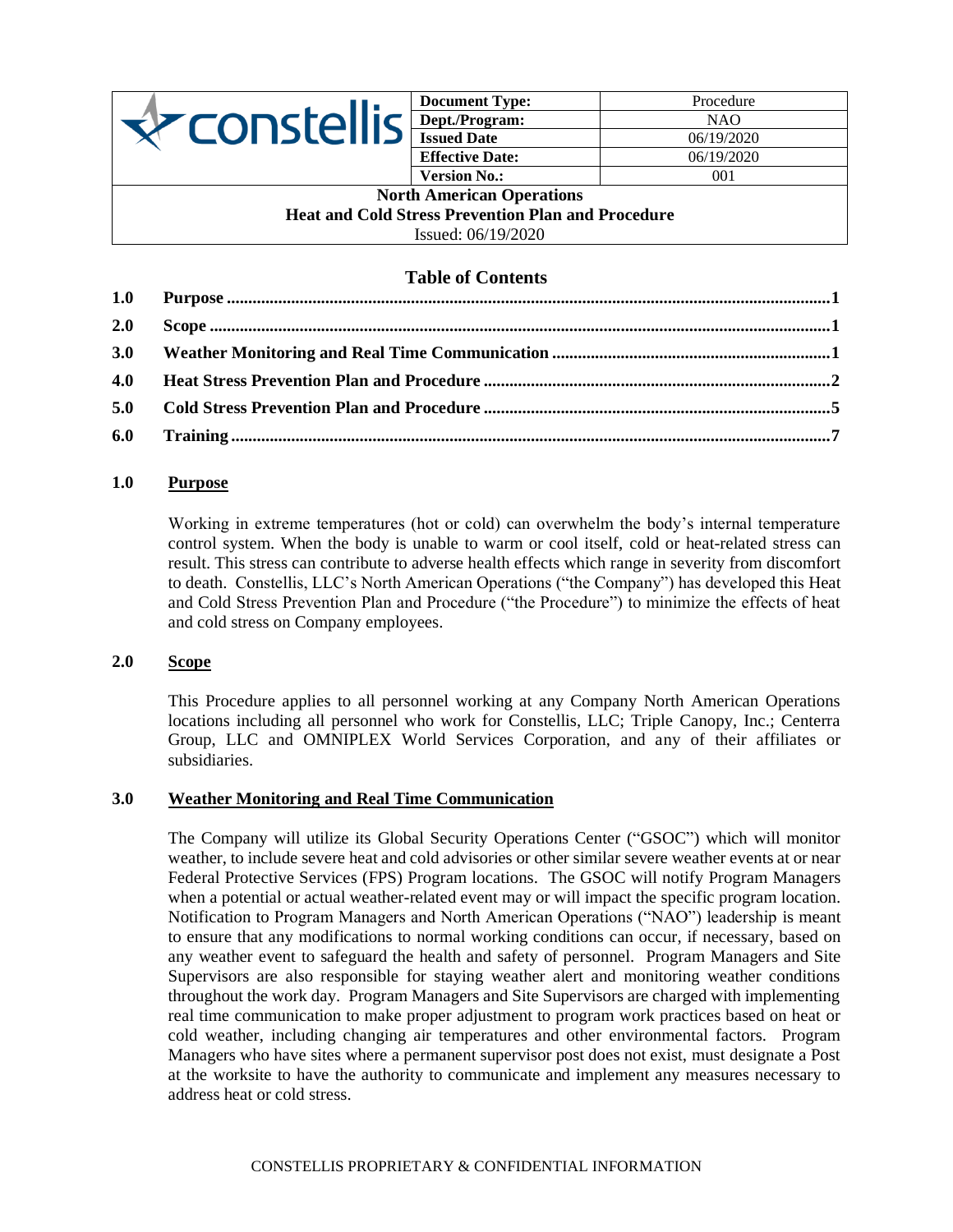## **3.1 Extra Measures For Extreme Weather Events**

Because extreme weather events create environmental conditions that can impact employee and safety, all personnel must take additional actions. During heat waves or extreme cold weather events, employees' physical and mental condition can change rapidly into a serious medical condition. The onset of heat illness or cold stress may be confused with other problems and may not always be obvious before it becomes life-threatening. Therefore, extra measures may be required to prevent and/or respond to heat illness or impacts on personnel due to extreme cold temperatures. All personnel, including officers and supervisors, should ensure real-time communication is employed, and that all "buddy system" measures are activated in addition to any site-specific resources that are available.

## <span id="page-1-0"></span>**4.0 Heat Stress Prevention Plan and Procedure**

## **4.1 Heat Stress**

Heat stress occurs when the body's means of controlling its internal temperature starts to fail. As well as air temperature, factors such as work rate, humidity and clothing worn while working may lead to heat stress. The body's natural way to keep the core body temperature from rising to unhealthy levels is through an increase in heart rate and sweating. When these are not enough to keep the core body temperature from rising, the result is heat-related illness or death. Elevated core body temperatures may cause the following illnesses:

- Heat Stroke
- Heat Exhaustion
- Heat Cramps
- **Heat Syncope**
- **Heat Rash**
- Rhabdomyolysis

Signs and symptoms of the above include: High body temperature (103°F or higher); hot, red, dry, or damp skin; fast, strong pulse, headache, dizziness, nausea, confusion, and losing consciousness (passing out). The Company follows the Wet Bulb, Globe Temperature (WBGT) standard to determine when to implement the Buddy System and other available advanced measures to reduce the likelihood of a heat stress related event.

| <b>WBGT</b> Index                                          | <b>Flag Color</b> | <b>Mitigation Actions</b>                                                                                                                                                                                                                                                        |
|------------------------------------------------------------|-------------------|----------------------------------------------------------------------------------------------------------------------------------------------------------------------------------------------------------------------------------------------------------------------------------|
| $82 - 84.9$<br>Degrees<br>Fahrenheit                       | Green             | Implement standard heat stress mitigation actions stated<br>below.                                                                                                                                                                                                               |
| $84 - 87.9$<br>Degree<br><b>Fahrenheit</b>                 | Yellow            | Mitigation steps above plus employees should be trained<br>on increased risk of heat stress event in this temperature<br>range. Personnel should ensure proper water<br>consumption and personal awareness for signs or<br>symptoms of heat stress event.                        |
| <b>88 Degrees</b><br><b>Fahrenheit or</b><br><b>Higher</b> | Red               | Mitigation steps above plus implementation of Buddy<br>System and real time communication at all levels of<br>operations. Managers to communicate need for<br>additional breaks in tolerance of post orders to permit<br>additional cooling off for employees on exterior posts. |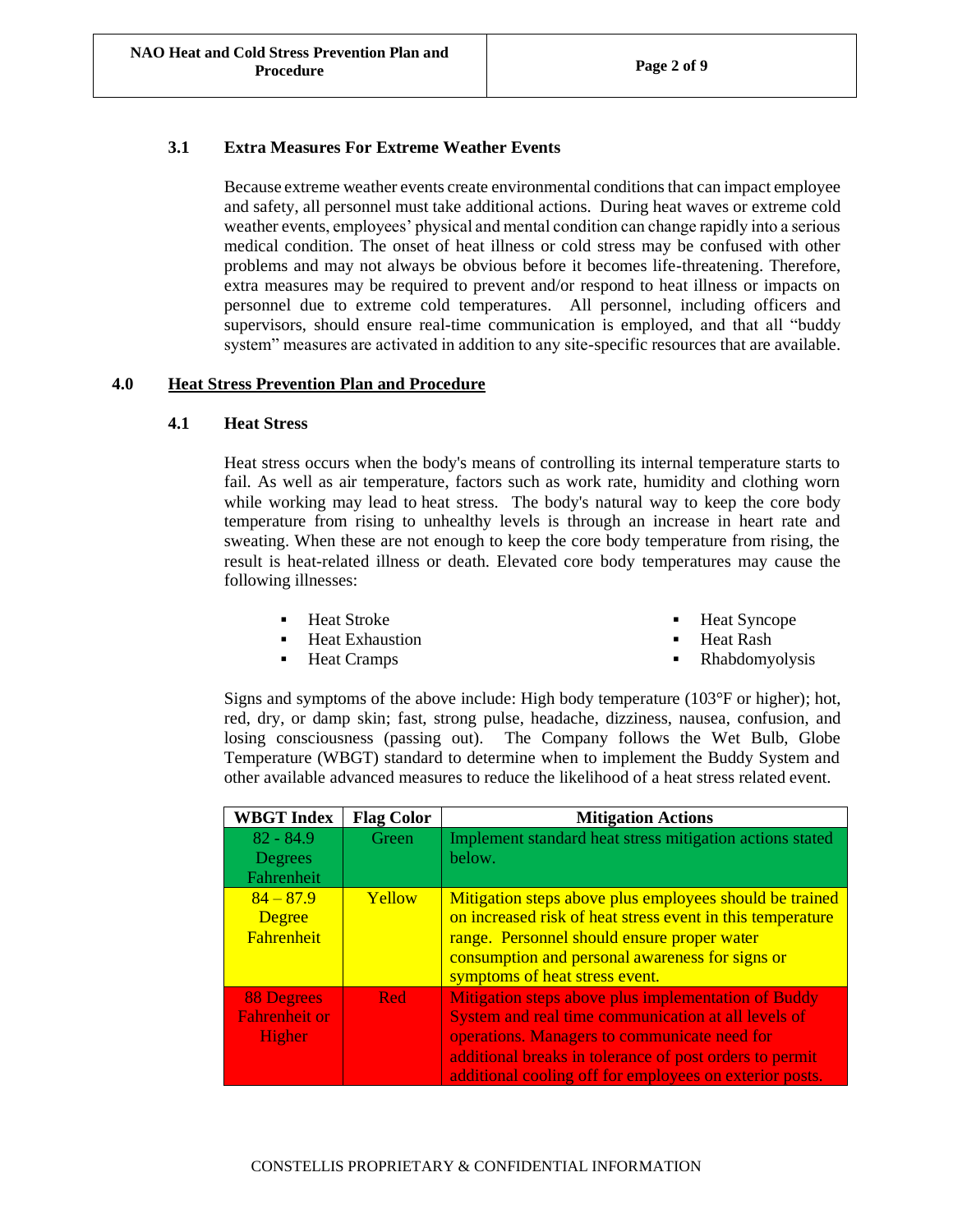## **4.2 Heat Stress Mitigation Actions**

## **4.2.1 Personnel Actions**

Planning for work in hot weather is the most important defense in preventing heat illness. Personnel working in hot conditions should follow recognized procedures for controlling heat stress.

## 4.2.1.1 Clothing

Personnel on the FPS Programs are allowed, if they so elect, to wear an exterior carrier that has been approved by the customer. In addition, the Company has issued summer wear hats and employees are encouraged to select moisture wicking undergarments to help decrease overall body temperature.

## 4.2.1.2 Sunscreen

Personnel should also wear sunscreen whenever possible to assist with decreasing the chance of sunburn, which can also increase the likelihood of a heat stress related event.

## 4.2.1.3 Diet

Personnel should avoid alcohol, certain medications, and smoking to help minimize the risk with heat stress. In addition, it is important for all personnel to eat a well-balanced diet. Energy bars and dried fruits are good sources of quick energy. Nuts, seeds, and other proteins provide longer-lasting energy.

## 4.2.1.4 Hydration

Water is a key preventive measure to minimize the risk of heat related illnesses. Employees have access to potable drinking water at all FPS Program locations. Employees at FPS Program locations, including Protective Security Officers, may carry with them a water bottle up to 20 ounces, that they may drink during any shift and that they may replenish during shifts as needed to allow them to drink one quart or more per hour. The frequent drinking of water is encouraged.

## **4.2.2 Work Practices**

## 4.2.2.1 Buddy System

When outside temperature are above 88 degrees Fahrenheit or a Red Flag on the WBGT Index, all personnel should implement the buddy system. The buddy system requires individuals to utilize all available and permissible communication means to communicate between interior and exterior posts, and adjacent posts, to inquire about any heat related signs or symptoms of heat stress. Victims of heat illness may not recognize symptoms.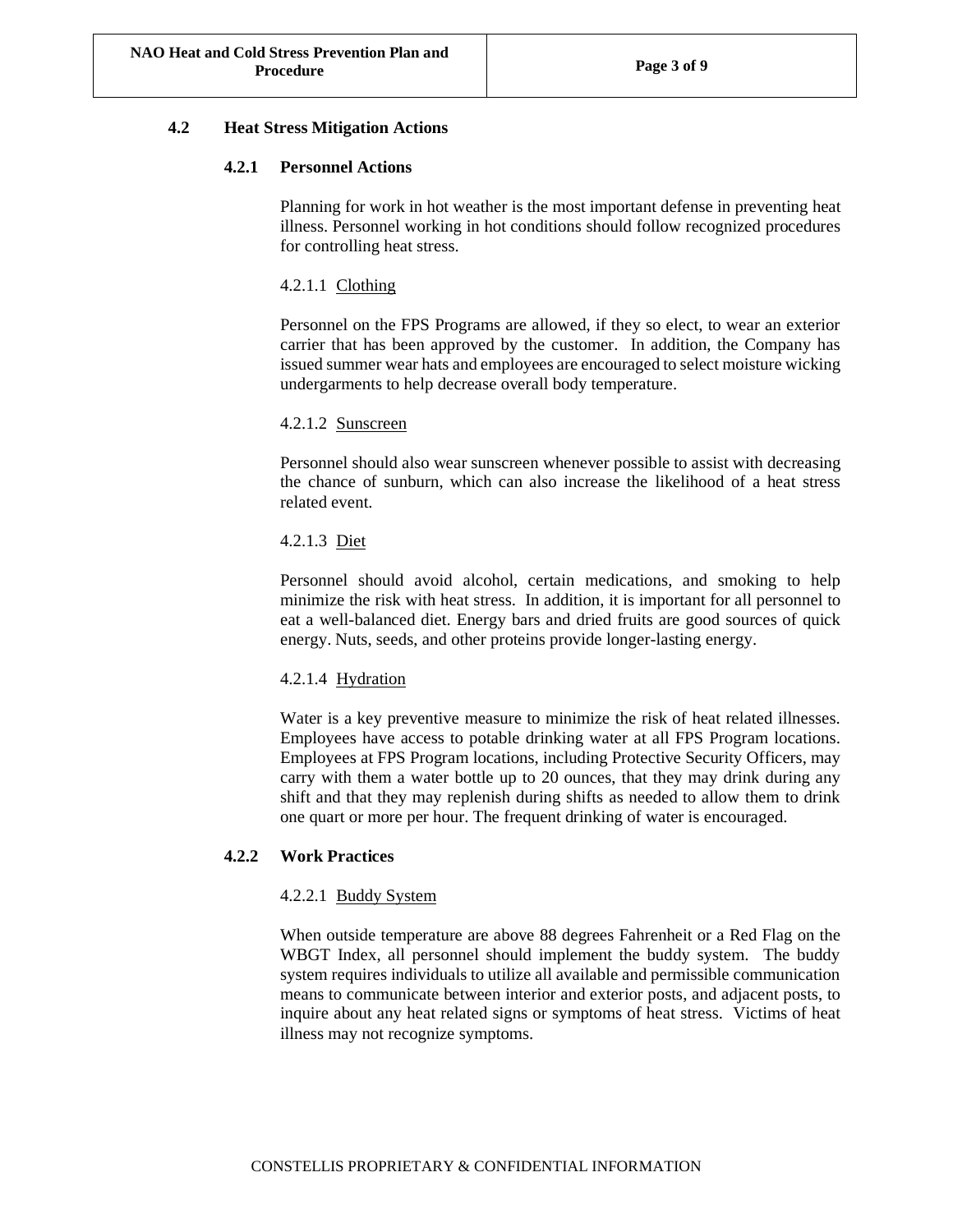## 4.2.2.2 Provisioning of Water

Supervisors, rovers, and/or breaker positions will monitor water supply of personnel, and employees are encouraged to report to his or her supervisor and/or the breaker or rover positions if they have low levels or warm water. Supervisors will provide frequent reminders to employees to drink frequently, and during extreme heat, additional water breaks will be provided, when practicable. During supervisor visits to all posts, supervisors will remind affected workers about the importance of frequent consumption of water throughout the shift.

Employees may drink from available water fountains or other water sources as needed during shifts unless doing so violates an applicable site security plan. However, employees can carry a water bottle to drink from as needed if they are not able to access water fountains or other drinking sources due to their post assignment.

## 4.2.2.3 Access to Shade

Access to rest and shade or other cooling measures are important preventive steps to minimize the risk of heat related illnesses. Employees suffering from heat illness or believing a preventative recovery period is needed, shall be provided access to an area with shade that is either open to the air or provided with ventilation or cooling for a period of no less than five minutes. Such access to shade shall be permitted at all times during normal operational levels.

The Company will also request that permanent shade structures be made available to exterior post locations where heat illness is a heightened risk because of their geographical location, and review all exterior post locations annually to ensure that all reasonably available shade structures have been put into place. **Attachment A** to the Procedure provides guidance for all Program Managers to conduct this annual review at each NAO location that has exterior posts.

## 4.2.2.4 Use of Rover and Breaker Posts

Supervisors will structure schedules and the use of rovers and breakers to allow personnel to have regular access to shaded and/or air conditioned posts. Supervisors will schedule the use of breakers to allow personnel to have regular access to shade and/or air conditioned break locations. Supervisors will provide frequent reminders to employees about the importance of rest breaks and the location of shade.

Whenever possible, the Company will provide areas for employees to take their breaks which are:

- o Readily accessible
- o In the shade and open to the air, and ventilated or cooled
- o In close proximity to supplies of drinking water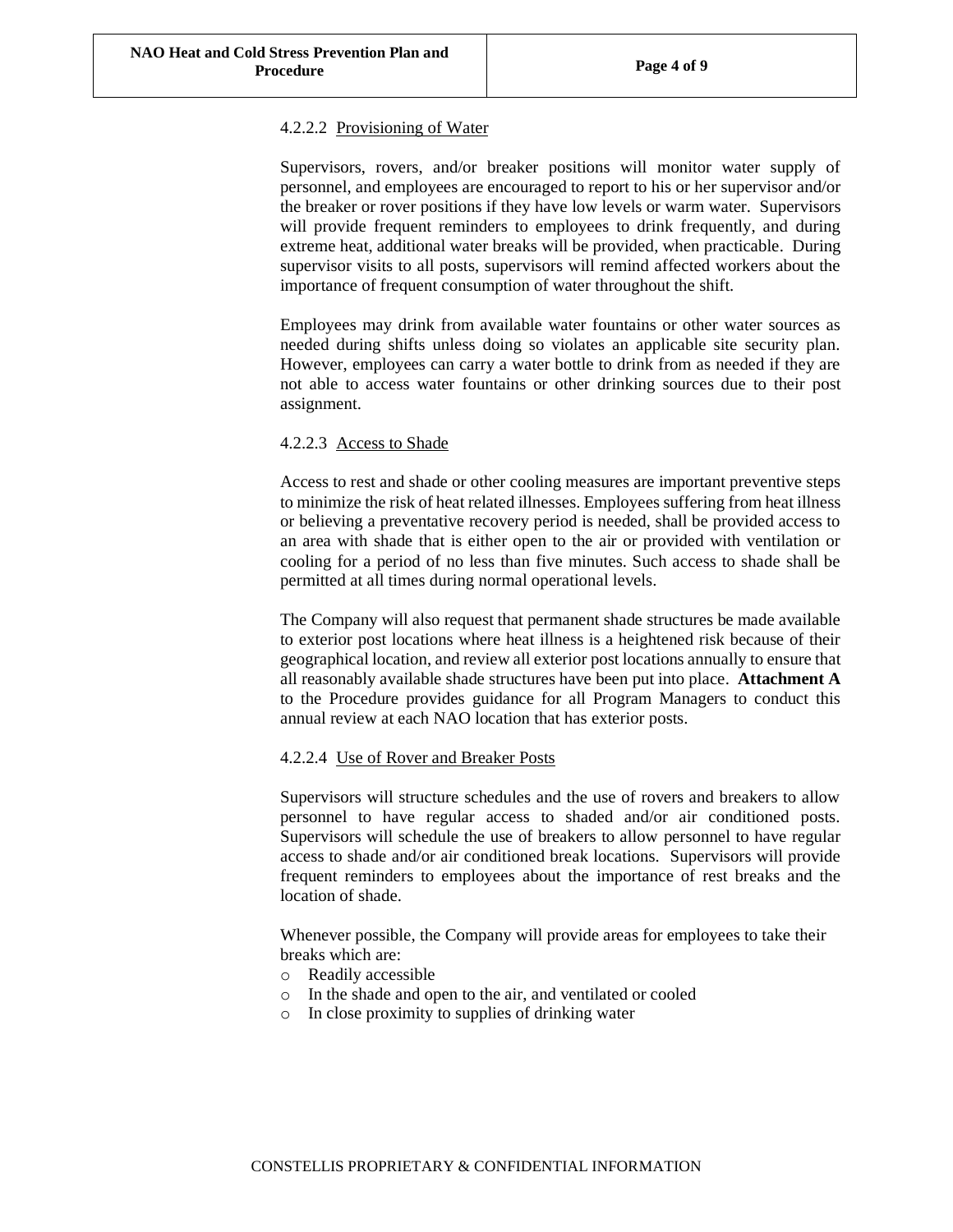## **4.3 Responding to Symptoms of Possible Heat Illness**

Supervisors and co-workers are encouraged never to discount any signs or symptoms they are experiencing, and will immediately report them. To reduce the risk of heat-related illness, respond to possible symptoms of heat illness, and to ensure that emergency medical services are provided without delay, the following steps will be taken:

- Employees will hydrate frequently.
- Employees will be trained to report immediately the signs of heat stress to their coworkers and supervisor to receive immediate attention.
- Employees exhibiting signs of heat illness will be taken to urgent care and to the hospital if needed. (Refer to the specific Site Safety Binder EAP/FPP Forms and the **Constellis Emergency Response Procedure**)
- Management will be notified immediately of any heat stress or illness to assure fast response.

Each Program must have an Emergency Heat Injury First Aid Kit and Instructions Sheet at each location, detailing how employees can call emergency responders in the event of a heat related illness.

## <span id="page-4-0"></span>**5.0 Cold Stress Prevention Plan and Procedure**

## **5.1 Cold Stress**

Cold stress occurs by driving down the skin temperature and eventually the internal body temperature. When the body is unable to warm itself, serious cold-related illnesses and injuries may occur, and permanent tissue damage and death may result.

Four factors contribute to cold stress: cold temperatures, high or cold wind, dampness, and cold water. A cold environment forces the body to work harder to maintain its core temperature. Cold air, water, and snow all draw heat from the body. So, while it is obvious that below freezing conditions combined with inadequate clothing could bring about cold stress, it is important to understand that it can also be brought about by temperatures in the 50's coupled with rain and/or wind. Cold stress may cause result in hypothermia, frostbite, and trench foot.

- **Hypothermia:** Body temperature below 95 degrees Fahrenheit. Symptoms include change in mental status, uncontrollable shivering, cool abdomen and low core body temperature. Severe hypothermia may produce rigid muscles, dark and puffy skin, irregular heart and respiratory rates, and unconsciousness.
- **Frostbite**: White, waxy, or grayish-yellow patches on the affected skin areas. The skin feels cold and numb.
- **Trench Foot:** Trench foot, or immersion foot syndrome, is a serious condition that results from your feet being wet for too long. Symptoms include blisters, blotchy skin, redness, tissue that dies and falls off, coldness, heaviness, numbness, pain when exposed to heat, persistent itching, prickliness, tingling.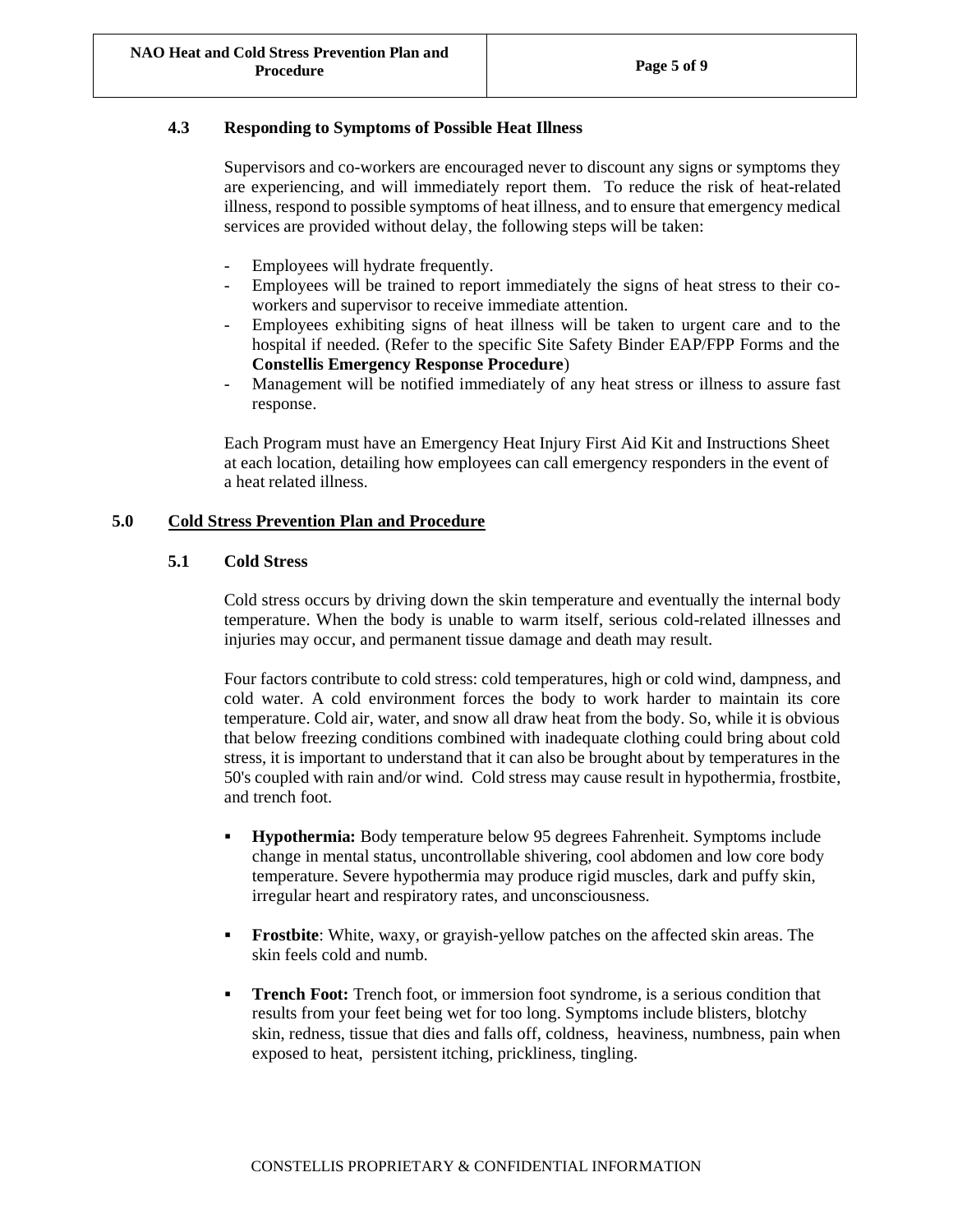## **5.2 Cold Stress Mitigation Procedures**

#### **5.2.1 Personnel Actions**

Planning for work in cold weather is the most important defense in preventing cold stress. Personnel working in cold conditions should follow recognized procedures for controlling cold stress.

## 5.2.1.1 Layering Protective Clothing

Wearing appropriate clothing and being aware of how your body is reacting to the cold are important to preventing cold stress. Wearing the right clothing is the most important way to avoid cold stress. The type of fabric also makes a difference. Cotton loses its insulation value when it becomes wet. Wool, on the other hand, retains its insulative qualities even when wet. Personnel should wear clothes that are snug but not tight. This allows insulating air between the clothes and skin. Layers can be adjusted to changing conditions. Additionally, personnel can wear underwear that wicks moisture away from the skin and insulated boots and socks with insulating properties. Personnel should change out of wet clothing as soon as possible. Cover as much of the head, face, and neck as possible without restricting vision using customer approved head coverings. If working in rain, snow, or extreme wind, personnel should wear their Company issued gear, to include winter jacket, gloves and hats. In addition, personnel also have available waterproof rain gear. Personnel can also utilize hand and foot warmers that can be placed in shoes or pockets.

## 5.2.1.2 Diet

Avoiding alcohol, certain medications, and smoking can also help to minimize the risk. In addition, it is important for all personnel to eat a well-balanced diet. Energy bars and dried fruits are good sources of quick energy. Nuts, seeds, and other proteins provide longer-lasting energy. Caffeine which can restrict circulation or accelerate heat loss should be avoided.

## 5.2.1.3 Hydration

Working in cold, dry air can cause significant water loss through the skin and lungs. Increased fluid intake prevents dehydration, which puts the extremities at greater risk of damage due to decreased blood flow. Employees on the FPS Program locations, including Protective Security Officers, may carry a water bottle up to 20 ounces in size, that they may drink during any shift and that they may replenish during shifts as needed to allow them to drink one quart or more per hour

#### **5.2.2 Work Practices**

#### 5.2.2.1 Buddy System

Wind Chill is the term used to describe the rate of heat loss from the human body, resulting from the combined effect of low air temperature, and wind speed. The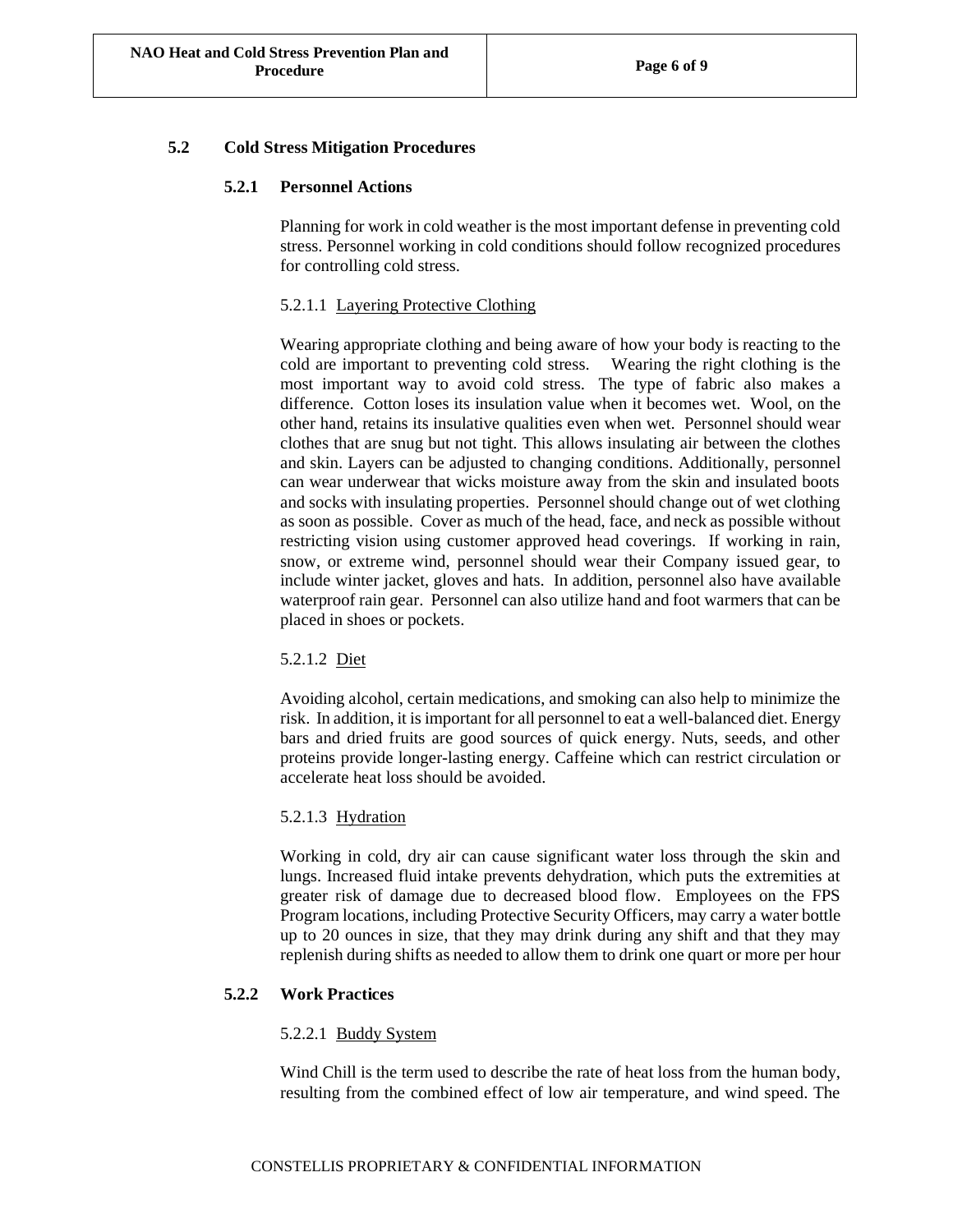Wind Chill Temperature is a single value that takes both air temperature, and wind speed into account. When outside wind chill temperatures are below 34 degrees Fahrenheit, all personnel should implement the buddy system. The buddy system relies on individuals to utilize all available and permissible communication means to communicate between interior and exterior posts, and adjacent posts, to inquire about signs or symptoms of cold stress. Victims of cold stress, including hypothermia, may not recognize symptoms.

## 5.2.2.2 Use of Rover and Breaker Posts

Supervisors will structure schedules and the use of rovers and breakers to allow personnel to have regular access to heated and/or weather-protected posts. Supervisors will schedule the use of breakers to allow personnel to have regular access to heated and/or weather-protected break locations. Supervisors will provide frequent reminders to employees about the importance of rest breaks and the location of heated rest locations.

Whenever possible, provide areas for employees to take their breaks which are in a heated location and protected from cold-weather effects

## **5.2.3 Responding to Symptoms of Possible Cold Stress**

Supervisors and co-workers are encouraged never to discount any signs or symptoms they are experiencing, and will immediately report them.

To reduce the risk of cold-related illness, respond to possible symptoms of cold stress, and to ensure that emergency medical services are provided without delay, the following steps will be taken:

- Employees will hydrate frequently.
- Employees will be trained to report immediately the signs of cold stress to their coworkers and supervisor so that they receive immediate attention.
- Employees exhibiting signs of cold stress, including hypothermia or frostbite, will be taken to urgent care and to the hospital if needed. (Refer to the **Constellis Emergency Response Procedure**)
- Management will be notified immediately of any cold stress or illness to assure fast response.

## <span id="page-6-0"></span>**6.0 Training**

Training consists of on-the-job training, informational notices, and other informal and formal communications about the symptoms and signs of heat illness and cold stress, including how to prevent its occurrence in the work place.

## **6.1 Employee Training**

Training in the following topics shall be provided to all supervisory and non-supervisory employees:

- 1. The environmental and personal risk factors for heat illness and cold stress;
- 2. The employer's procedures preventing heat illness and cold stress;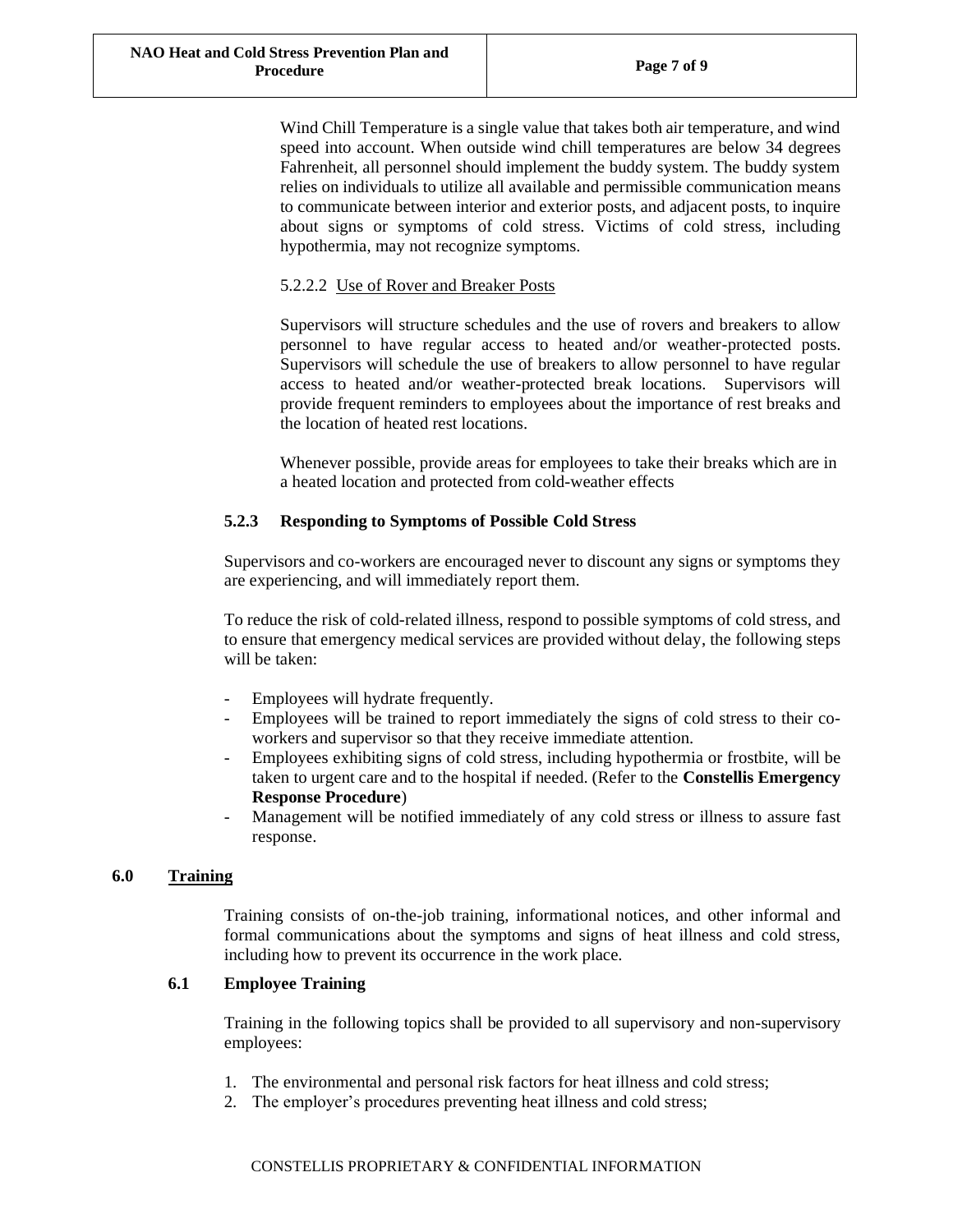- 3. The importance of frequent consumption of small quantities of water, up to 4 cups per hour, when the work environment is hot and employees are likely to be sweating more than usual in the performance of their duties;
- 4. The importance of acclimatization or the process for adapting to an environment or climate;
- 5. The different types of heat illness and cold stress, and the common signs and their symptoms;
- 6. The importance to employees of immediately reporting to the employer, directly or through the employee's supervisor, symptoms or signs of heat illness or cold stress in themselves, or in co-workers;
- 7. The Company's procedures for responding to symptoms of possible heat illness or cold stress, including how emergency medical services will be provided should they become necessary;
- 8. The Company's procedures for contacting emergency medical services, and if necessary, for transporting employees to a point where they can be reached by an emergency medical service provider; and
- 9. The Company's procedures for ensuring that, in the event of an emergency, clear and precise directions to the work site can and will be provided as needed to emergency responders.

## **6.2 Supervisor Training**

In addition to the Employee Training above, supervisors of employees working in the heat or cold, shall receive training on the following topics:

- 1. The procedures the supervisor is to follow to implement the applicable provisions in this Procedure.
- 2. The procedures the supervisor is to follow when an employee exhibits symptoms consistent with possible heat illness or cold stress, including emergency response procedures.
- 3. Reporting requirements. (These may be in the emergency response procedures.)

## **RELATED DOCUMENTS**

- Constellis Emergency Response Procedure
- Program Safety Binder

## **VERSION HISTORY**

| √ersion | <b>Date</b><br>Version | Author                      | <b>Description</b> |
|---------|------------------------|-----------------------------|--------------------|
| L.U     | 06/19/2020             | $\sim$<br>M<br>1 aviormoore | Version<br>Initial |